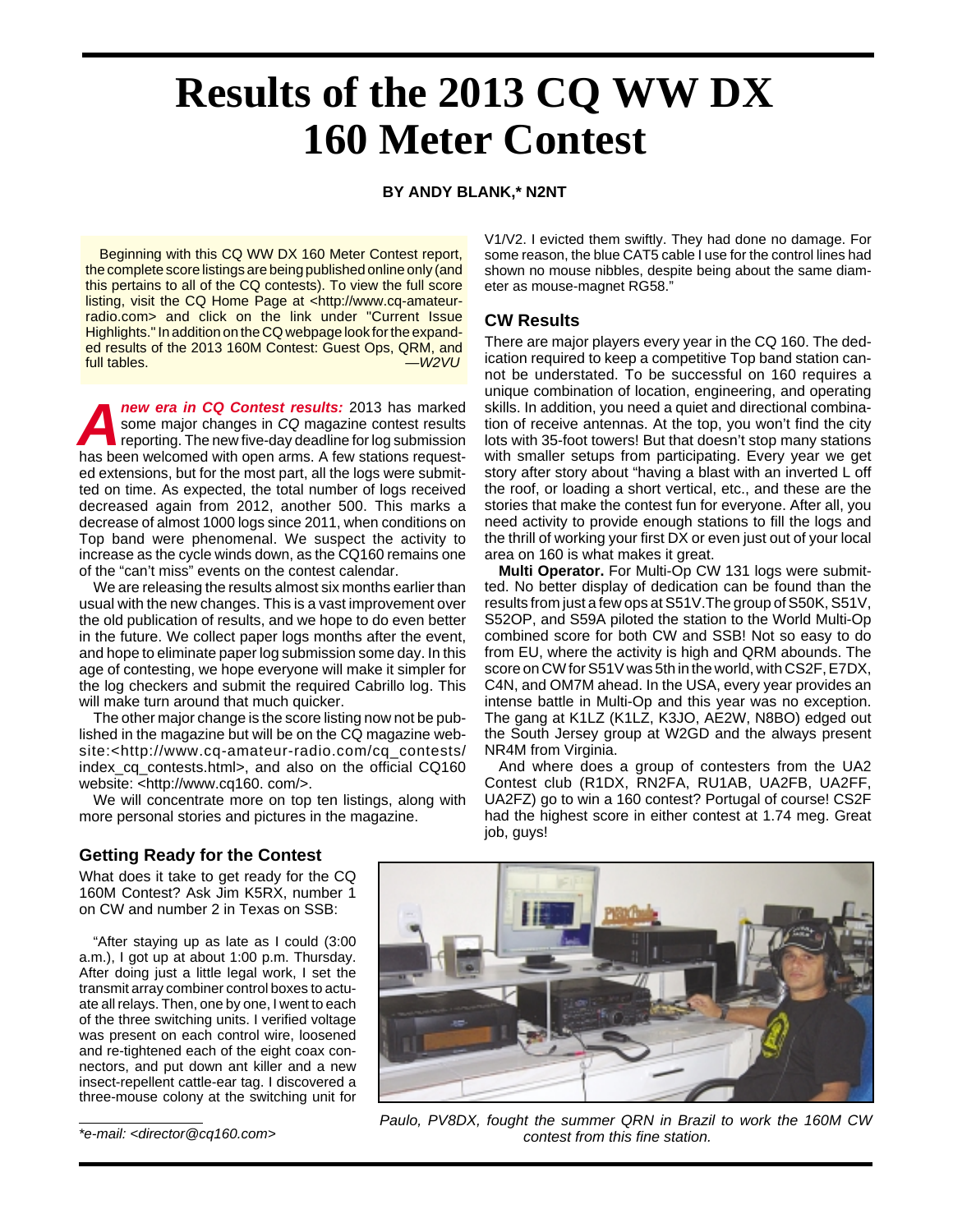# **2013 CQ WW 160M CONTEST TROPHY WINNERS AND DONORS**

# **CW**

**SINGLE OPERATOR WORLD<br>Jeffrey Maass (K8ND), PJ2T<br>Donor: Bill Tippett, W4ZV/DJ8WL Memorial** 

> **World Low Power Arunas Vaglys, LY2IJ Donor:** Ed Parish, K1EP

**World QRP Brian Campbell, VE3MGY Donor**: Wayne Mills, N7NG

**World Assisted Ivan Mastilovic, YU1LA Donor:** Andy Chesnokov, UA3AB

**Southern Hemisphere Al Van Buren, CE1/K7CA Donor:** Robert Kile, W7RH

**U.S.A. Doug Grant, K1DG Donor:** Ken Byers, K4TEA

**U.S.A. Low Power Mark Bailey, KD4D Donor:** Rich Kennedy, N4ESS

**U.S.A. QRP Pat Collins, N8VW Donor:** Bob Raymond, WA1Z

**U.S.A. Assisted Sejo Sudic, N3UA Donor:** Akito Nagi, JA5DQH

**U.S.A. Zone 5 Peter H. Briggs, K3ZM Donor:** Paul H. Newberry, Jr., N4PN

**U.S.A. QRP Zone 4 Gene Bowman, WB4MSG Donor:** Dale Putnam, WC7S

**U.S.A. Assisted Zone 4 Victor A. Kean, Jr., K1LT Donor:** Pete Michaelis, N8TR

**U.S.A. Assisted Zone 3 Bob Epstein (K8IA), N7AT Donor:** Larry Pace, N7DD

**North America George Balint (VE3NZ), 6Y3M Donor:** CQ magazine – N4IN Memorial

> **Canada Jeffrey T. Briggs, VY2ZM Donor:** VE2XAA Memorial by Thor Stefansson, TF4M

**Canada Low Power Richard Guidone, VE3XL Donor:** Contest Club Ontario

**Zone 3 Milt Jensen (N5IA), N7GP Donor:** Andy Blank, N2NT

**Zone 4 John Sluymer, VE3EJ Donor**: Steve Schmidt, K4WA

**Africa Ashraf Chaabane, 3V8BB Donor:** James "Skip" Riba, WS9V

**Asia Nodir Tursoon-Zadeh, EY8MM Donor:** Missouri DX/Contest Club

**Asia - Assisted Choigonjav Chadraabal (JT1CO), JT5DX Donor:** Nodir Tursoon-Zadeh, EY8MM

**Japan<br>Masaki Okano, JH4UYB<br><b>Donor**: Alabama Contest Group

**Europe Jozef Lang, OM3GI Donor:** Emir-Braco Memic, OE1EMS

**Europe Low Power Slavko Celarc, S57DX Donor:** Petr Ourednik, OK1RP/DL1RK Memorial

> **Europe QRP Tomislav Polak, 9A2AJ Donor:** Gary Breed, K9AY

**Europe Assisted Stanislaw Frackiewicz, (SP3HRN), SN3R Donor:** Carsten-Tomas Dauer, DL2OBO

**Russia Mike Alekseev (RU3UR), RM2U Donor:** UA2 Contest Club

**Oceania Michael Gibson (KH6ND), KH7X Donor:** Robert L. Chortek, AA6VB

**South America JORGE PRIETO, HK1R Donor:** John Rodgers, WE3C

**MULTI-OPERATOR WORLD UA2 CONTEST CLUB, CS2F (Andrej Maxim R1DX, RN2FA, RU1AB, UA2FB, UA2FF, UA2FZ, ops) Donor:** Hugh Valentine, N4RJ

> **U.S.A. Krassimir D Petkov, K1LZ (K1LZ, K3JO, AE2W, N8BO ops) Donor:** Battle Creek Special Crew WØCD, K8GG, W8UVZ

**Zone 3 LEE SHAKLEE, W6BH (K7JA W6DF W6ZL ops) Donor**: Riki Kline, K7NJ/4X4NJ

**Europe Emir Braco Memic, E7DX (E70R, E70T, E74IW, E76C, E77DX, E77E ops) Donor:** Bob Evans, K5WA

> **Zone 16 Andy Kotovsky (UU4JMG), UU7J (UUØJM, UU4JMG, UU6JJ ops) Donor: Top Band DX Club**

#### **SSB**

**SINGLE OPERATOR WORLD Salim Gechem, HK1T Donor:** Bill Barr, N4NX

**World Low Power Tony Ramos, KP4KE Donor:** Howard Klein, K2HK

**World QRP Andrzej Michowski, SP2DNI Donor**: Mike Schwieterman, K7DSL

**World Assisted Luis Ezequiel P. Gomes, CT3DL Donor:** Ray Sokola, K9RS

**Southern Hemisphere Alberto Pincay, HC2AQ Donor:** Riki Kline, K7NJ/4X4NJ

**U.S.A. Peter H Briggs, K3ZM Donor:** W4PZV Memorial by Mark Luhrman, W4SVO

**U.S.A. Low Power George Verciuc, W8CO Donor:** Tim Duffy, K3LR

**U.S.A. Assisted Bud Governale, W3LL Donor:** Mississippi Valley DX & Contest Club

**U.S.A. Zone 3 Milt Jensen (N5IA), N7GP Donor:** Dr. Larry Flegle, N4TMW

**U.S.A. Zone 4 Jerry Rosalius, WB9Z Donor:** Alabama Contest Group

**U.S.A. Zone 5 Steven Sussman, W3BGN Donor:** Jim Monahan, K1PX

**U.S.A. Assisted Zone 4 Geoffrey Mendenhall, W8GNM Donor:** Pete Michaelis, N8TR

**North America John Barcroft (K6AM), ZF2AM Donor:** CQ magazine – K2EEK Memorial

**Canada Jeffrey T. Briggs (K1ZM), VY2ZM Donor:** Tom Haavisto, VE3CX

**Canada Low Power Brian Campbell, VE3MGY Donor:** Rudy Bakalov, N2WQ

**Africa Rafael Sanchez, EA9CF Donor:** Carl Henson, WB4ZNH

**Asia George Smirnov (UN9LG), UP2L Donor:** Ed Campbell, NX7TT

**Asia Assisted Igor Khrennikov, RA9CMO Donor:** Nodir Tursoon-Zadeh, EY8MM

**Europe<br>DUSAN CEHA (YU1EA), YT8A<br>Donor: James ""Skip"" Riba, WS9V** 

**Europe Low Power Bela Nagy, HA8BE Donor:** Contest Club Ontario

**Europe Assisted Andy Kotovsky (UU4JMG), UU7J Donor:** Bob McGwier, N4HY

**Russia Victor GETMANOV, R7NP Donor:** UA2 Contest Club

**Oceania Ron Tremayne, VK3IO Donor:** Al Teimurazov, 4L5A

**South America Eduardo Araujo, LU2DKT Donor:** John Rodgers, WE3C

**MULTI-OPERATOR WORLD Petr Clupny, OK7K (OK1BN OK1GK OK1VAO ops) Donor:** Southeastern DX Club

**Zone 3 Harold Sibert, K7AED (K7AED, W7GNP ops) Donor**: Paulo Costa Leite, PV8DX

**U.S.A. South Jersey DX Association, N2CW (K2RET, KE2OI, N2HM, N2OO, N2OZ, W2ARP, W2CG, W2OB, W2RDM, W2USF, WA2ZZE ,ops) Donor:** Jerry Rosalius, WB9Z

> **Europe SILVO KNUPLEZ, S51V (S51V, S52OP, S59A ops) Donor:** South Jersey DX Assocation, N2CW

**COMBINED WINNERS WORLD Single Operator Combined SSB/CW Jeffrey T. Briggs, VY2ZM Donor:** Alex Tkatch, KU1CW

**WORLD Multi Operator Combined SSB/CW SILVO KNUPLEZ, S51V (S50K, S51V, S52OP, S59A ops) Donor:** Top Band DX Club

**U.S.A. Single Operator Combined SSB/CW Peter H Briggs, K3ZM Donor:** Jeff Briggs, K1ZM/VY2ZM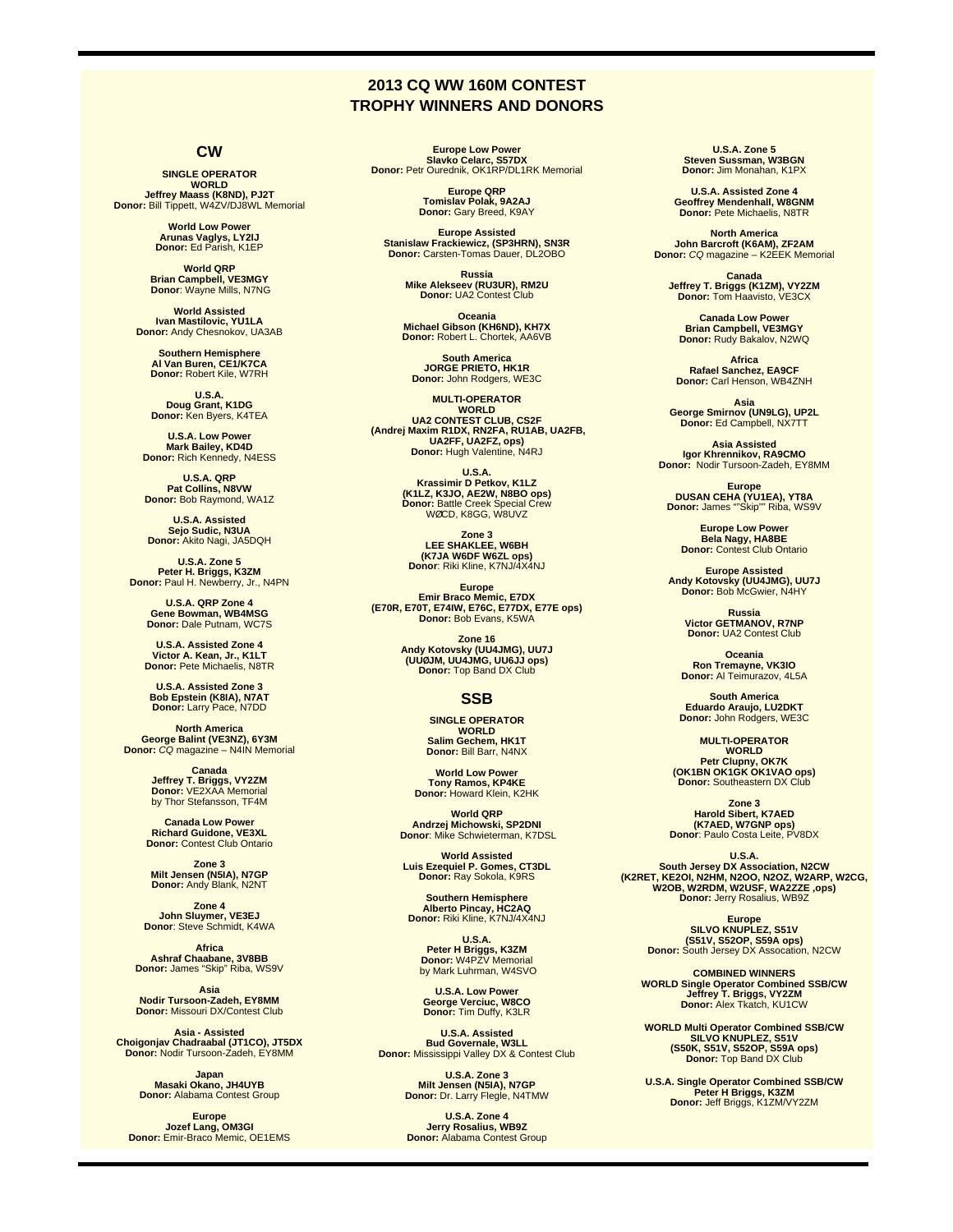

Here is Gary, K9MMS, who has been a stalwart on 160 for many years.



How much equipment do you need to win QRP? Ask Brian, VE3MGY!

**Single Operator Assisted.** The second most popular category, with 672 logs, featured a dominating performance from Ivan, YU1LA, breaking the elusive million-point barrier. The next four scores were all from EU, but only separated by 31K. SN3R, IKØYUT, OM2KI, and OMØM were neck, neck, neck, and neck. In the USA, Sejo, N3UA, piloted the W4DR station to top spot by almost 200K over the nearest competitor, K3WW.

**Single Operator QRP.** 124 logs were submitted for QRP. The always dangerous Brian, VE3MGY, took top world honors for the second year in a row in the tough QRP categ ory. This author, N2NT, has tried QRP on 160, and it requires a special person to sit in the chair and take the abuse! Congratulations, Brian. Kudos go to 9A2AJ, N8VW, OK1FKD, and EU1AA who rounded out the world top 5. There were 10 stations over 100K in QRP, a great feat.

**Single Operator Low Power.** The most popular category, with 814 logs,

provided 2012 winner Arunas, LY2IJ, with a new trophy for the wall! With S57DX, OK2BFN, LY9A, and HA5BSW, who all are big-time 160 contesters who were hot on his tail, it made for an interesting battle. The score from Mark, KD4D, actually placed second in the world, and first USA, which is quite an accomplishment! Mark distanced the competition by 150K, with VE3XL, K1HTV, WA1Z, K8BL, and K8FH all within 30K of each other.

**Single Operator World.** Always one of the most competitive categories, with 538 logs, there were an incredible five scores over 1 meg! This was easy to do in years like 2009, but not during sunspot peaks. The winner by a whopping 500K was Jeff, K8ND, from the PJ2T superstation. Last year's Assisted winner, Jeff is decorating the wall in the island QTH with lots of wood. The next four spots were separated by only 130K, with Ashraf, 3V8BB, leading the way in second. OM3GI, G5W, and ES5RR rounded out the top five. In the USA, the usual suspects battled for top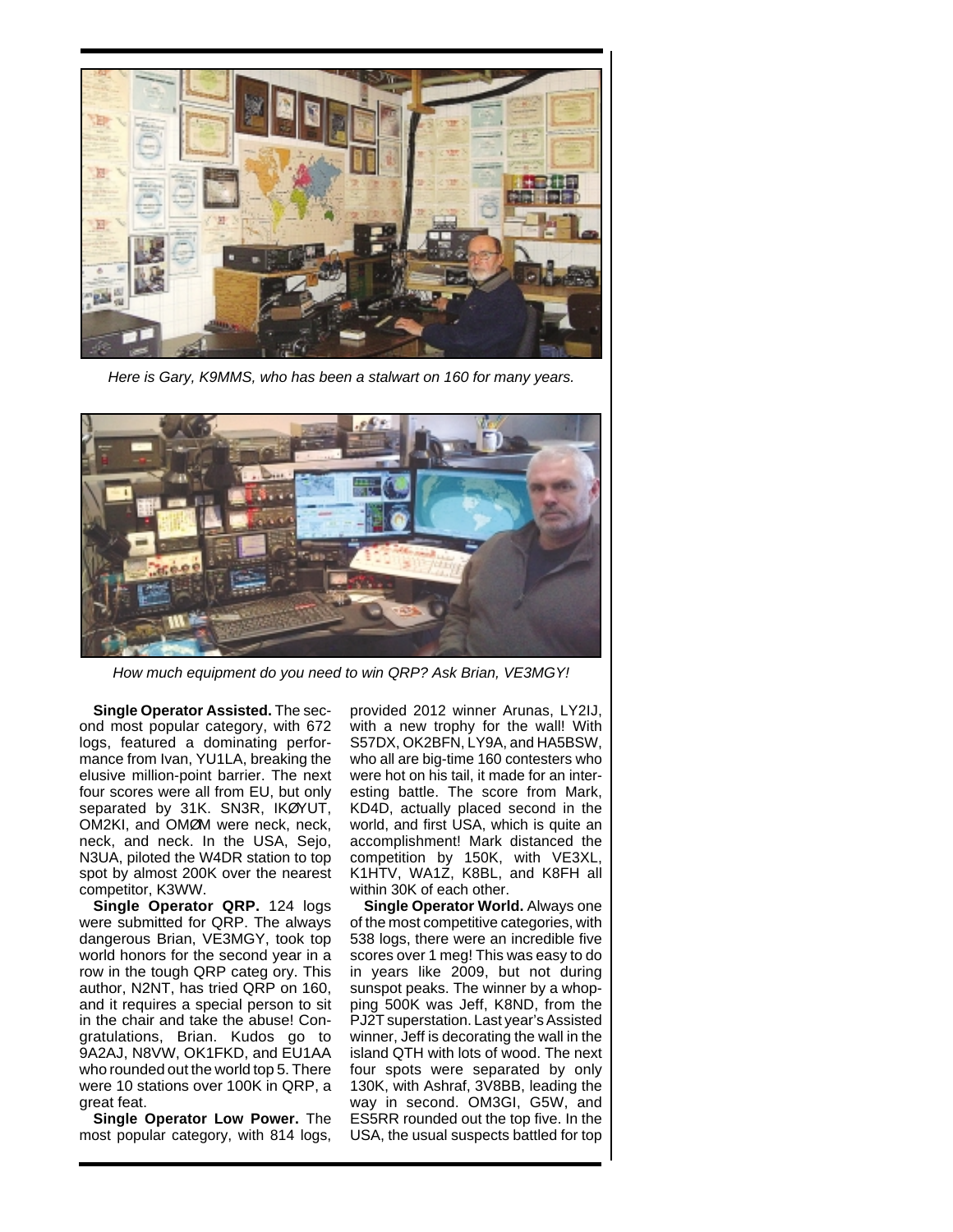of Top band. Once again Doug, K1DG, operating from his island QTH in Maine, won the honor. Doug edged out Peter, K3ZM, by only 12K. Don't feel bad for Peter, who won the combined USA SSB/CW trophy! Dennis, W1UE, was not far behind from the Cape Cod QTH of W1KM, with 160 regulars AA1K and K3WI both over 700K. And in Canada, who else but VY2ZM with a huge 1.5-meg score never ceases to amaze. John, VE3EJ, who has a big 160 setup, can only smile at Jeff with over 900K, good enough for second. VA2EW and VE3TA both with over 700K rounded out the top four.

#### **SSB Results**

SSB on Top band can be quite challenging. Yet we received almost as many logs as in 2012. The scores were down, but the competition still was high. It's a great way to spend a cold northern winter weekend!

**Multi Operator.** In this category79 logs were submitted. As mentioned before, S51V took top combined and came in second place on SSB. The winners were the team at OK7K (OK1BN, OK1GK, OK1VAO), with almost 600K. OL7M was only 56K behind with SN3R, and HG7T rounding the top five. In the USA, the boys at N2CW put the same QTH used by the W2GD team on CW to good use, taking top honors. There were 11 operators at N2CW! Yes, all for one band. Lots of time for eating and drinking with 11 guys in a single band contest, but again a great show of dedication. W8IF, ND8DX, and KG8CO were in a close battle for second, separated by only 50K.

**Single Operator Assisted.**This was the second most popular category on SSB with 265 logs. The World leader by a huge margin of 250K was Luis, CT3DL, using the African advantage to amass the second highest score in the entire contest! Andy, UU4JMG, piloted UU7J to the number two

# N4RV............................516,636 **2013 CQ WW 160M CONTEST TOP SCORES**

| <b>CW</b>                        |           | *HA5BSW291,124              |                        |
|----------------------------------|-----------|-----------------------------|------------------------|
| <b>SINGLE OPERATOR</b>           |           | *UR7D273,834                |                        |
|                                  |           | *R1DM 272,910               |                        |
| <b>WORLD</b>                     |           | *HA8BT 267,048              |                        |
|                                  |           |                             |                        |
| PJ2T                             | 1,635,625 | *OK1FPS 264,333             |                        |
| VY2ZM                            | 1,569,542 |                             |                        |
| 3V8BB  1,173,460                 |           | <b>LOW POWER W/VE</b>       |                        |
| OM3GI 1,115,010                  |           | *KD4D394,902                |                        |
|                                  |           | *VE3XL247.032               |                        |
| ES5RR 1,047,880                  |           | *K1HTV 245,410              |                        |
| VE3EJ 931,911                    |           | *WA1Z245,180                |                        |
| HK1R931,725                      |           | *K8BL221,536                |                        |
| K1DG867,240                      |           | *K8FH212,541                |                        |
|                                  |           | *NW2K 209,352               |                        |
| EY8MM863,214                     |           | *WO1N205,344                |                        |
|                                  |           | *NA8V 203,931               |                        |
| <b>USA</b>                       |           |                             |                        |
| K1DG867,240                      |           | *K3AJ190,570                |                        |
| K3ZM855,840                      |           |                             |                        |
| W1UE 827,576                     |           | <b>QRP WORLD</b>            |                        |
| AA1K 783,881                     |           | VE3MGY 214,320              |                        |
| K3WI 735,658                     |           | 9A2AJ199,597                |                        |
| NO3M 682,660                     |           | N8VW154,445                 |                        |
| W3BGN576,730                     |           | OK1FKD150,904               |                        |
| N2NT 488,072                     |           | EU1AA 145,575               |                        |
| N4UA472,018                      |           | S530 124,980                |                        |
| WB9Z469,455                      |           | SP2DNI119,760               |                        |
|                                  |           | HA5NB115,296                |                        |
| <b>VF</b>                        |           | 9A2UZ 109,319               |                        |
|                                  |           | S53AR 100,205               |                        |
| VY2ZM 1,569,542                  |           |                             |                        |
| VE3EJ 931,911                    |           |                             |                        |
| VA2EW 780,985                    |           | <b>QRP W/VE</b>             |                        |
| VE3TA770,364                     |           | VE3MGY 214,320              |                        |
| VA2WA 433,865                    |           | N8VW154,445                 |                        |
| *VE3XL247,032                    |           | WB4MSG90,738                |                        |
| VE3PN 242,676                    |           |                             |                        |
| VE3MGY 214,320                   |           | WØGJ 89,624                 |                        |
|                                  |           | W8VK 85,400                 |                        |
| *VE3CV 128,834<br>VE6BBP 128,765 |           | W4UX58,825                  |                        |
|                                  |           | WA4VMC56,700                |                        |
| ZONE <sub>3</sub>                |           | K9FO49,980                  |                        |
| N7GP267,840                      |           | W90P 39,480                 |                        |
|                                  |           |                             |                        |
| W7RN187,344                      |           | <b>MULTI-OPERATOR WORLD</b> |                        |
| AC6DD138,700                     |           |                             |                        |
| *N7IR123,114                     |           |                             |                        |
|                                  |           | E7DX<br>C4N                 | 1.494.155<br>1,454,928 |
| ZONE 4                           |           |                             |                        |
| VE3EJ 931,911                    |           | OM7M                        | 1,358,241              |
| VE3TA770,364                     |           | S51V                        | 1,311,519              |
| WB9Z469,455                      |           | DR1A                        | 1,285,632              |
| W9RE 440,748                     |           | 9A1P                        | 1,224,641              |
| K5RX 343,814                     |           | E17M                        | 1,154,824              |
| WD5R309,721                      |           | 9A1A                        | 1,128,216              |
| WD5COV 248,612                   |           | 403A                        | 1,112,870              |
| *VE3XL247,032                    |           |                             |                        |
| N5RZ 243,496                     |           | <b>MULTI-OPERATOR W/VE</b>  |                        |
| VE3PN 242,676                    |           | K1LZ961,280                 |                        |
|                                  |           | W2GD913,003                 |                        |
|                                  |           | NR4M804,346                 |                        |
| <b>LOW POWER WORLD</b>           |           |                             |                        |
| *LY2IJ 448,335                   |           |                             |                        |
| *KD4D 394,902                    |           |                             |                        |
| *S57DX 387,894                   |           |                             |                        |
| *OK2BFN330,960                   |           | KØDI550,310                 |                        |

\*LY9A...........................318,988

| *R1DM 272,910         |  |  |
|-----------------------|--|--|
| *HA8BT 267,048        |  |  |
| *OK1FPS 264,333       |  |  |
|                       |  |  |
| <b>LOW POWER W/VE</b> |  |  |
| *KD4D394,902          |  |  |
| *VE3XL247,032         |  |  |
| *K1HTV 245,410        |  |  |
| *WA1Z245,180          |  |  |
| *K8BL221,536          |  |  |
| *K8FH212,541          |  |  |
| *NW2K 209,352         |  |  |
| *WO1N205,344          |  |  |
| *NA8V 203,931         |  |  |
| *K3AJ190,570          |  |  |
|                       |  |  |
| <b>QRP WORLD</b>      |  |  |
| VE3MGY214,320         |  |  |
| 9A2AJ199,597          |  |  |
| N8VW154,445           |  |  |
| OK1FKD150,904         |  |  |
| EU1AA 145,575         |  |  |
|                       |  |  |

| 9A2UZ 109,319   |  |
|-----------------|--|
| S53AR 100,205   |  |
|                 |  |
| <b>ORP W/VE</b> |  |
| VE3MGY214,320   |  |
| N8VW154,445     |  |
| WB4MSG90,738    |  |
| NØTT 90,182     |  |
| WØGJ 89.624     |  |
| W8VK 85,400     |  |
| W4UX58,825      |  |
| WA4VMC56.700    |  |
| K9FO49,980      |  |
| W90P 39,480     |  |
|                 |  |

| <b>MULTI-OPERATOR WORLD</b> |           |  |
|-----------------------------|-----------|--|
| CS2F                        | 1.747.200 |  |
|                             | 1.494.155 |  |
| C4N                         | 1.454.928 |  |
| 0M7M                        | 1.358.241 |  |
| S51V                        | 1.311.519 |  |
| DR1A                        | 1.285.632 |  |
| 9A1P                        | 1.224.641 |  |
| FI7M                        | 1.154.824 |  |
| 9A1A                        | 1.128.216 |  |
|                             | 1.112.870 |  |
| MULTI ODEDATOD WAE          |           |  |

| W2GD913.003 |  |
|-------------|--|
| NR4M804.346 |  |
|             |  |
|             |  |
|             |  |
| KØDI550.310 |  |
| K9CT521.536 |  |
|             |  |

| W5MX 494,172          |  |  |
|-----------------------|--|--|
| <b>ASSISTED WORLD</b> |  |  |
| YU1LA  1,026,084      |  |  |
| SN3R878,256           |  |  |
| IKØYUT867,465         |  |  |
| OM2KI 865,351         |  |  |
| OMØM847.682           |  |  |
| LZ9W787.580           |  |  |
| N3UA 783,184          |  |  |
| LY7M769.704           |  |  |
| OK2D 750.228          |  |  |
| F5IN723,472           |  |  |
|                       |  |  |

| ASSISTED WAVE  |  |  |
|----------------|--|--|
| N3UA783,184    |  |  |
| K3WW 592.242   |  |  |
| K1LT516.340    |  |  |
| AA3B 499.904   |  |  |
| VE3KI477.564   |  |  |
|                |  |  |
| N3RS457.296    |  |  |
|                |  |  |
| VE3MMQ 404.687 |  |  |
| KØTV 401.338   |  |  |
|                |  |  |

**ASSISTED W/VE**

| USA                      |  |
|--------------------------|--|
| K3ZM506.690              |  |
| WB9Z363.800              |  |
|                          |  |
| W3/DF9MV 171.298         |  |
| W3TS170.240              |  |
|                          |  |
|                          |  |
| N <sub>7G</sub> P146.832 |  |
| WD5COV 141.750           |  |
| *W8CO 129.291            |  |
|                          |  |

| VF              |  |
|-----------------|--|
| VY2ZM202.400    |  |
| VE3CX 150.016   |  |
| *VE3MGY 114.480 |  |
|                 |  |
|                 |  |
| *VE3VZ55.750    |  |
| *VE3NB 53.193   |  |
| *VE3EDY 49.764  |  |
|                 |  |

| *VA3WU49,235      |  |
|-------------------|--|
| VE3KZ48.418       |  |
|                   |  |
| ZONE <sub>3</sub> |  |
| N7GP146.832       |  |
| KG7H95.436        |  |
| K7RAT 25.960      |  |
| W7AV 25,520       |  |
|                   |  |
| *NS7K 15,686      |  |
| KG6A014,476       |  |
| N6NF 12.996       |  |
| *W7ZR 10,132      |  |
| *W7AVK7,776       |  |
|                   |  |

| <b>70NF 4</b>  |  |  |
|----------------|--|--|
| WB9Z363.800    |  |  |
| VE3CX 150.016  |  |  |
| WD5COV 141.750 |  |  |
|                |  |  |
| AK5DX 122.901  |  |  |
| *VE3MGY114.480 |  |  |
|                |  |  |
|                |  |  |
| VE6BBP 80.825  |  |  |
| *KØTT 77,748   |  |  |

| I OW POWER WORLD |  |  |  |
|------------------|--|--|--|
| *KP4KE 303,114   |  |  |  |
| *HA8BE 182.094   |  |  |  |
| *S57DX 166,400   |  |  |  |
| *Z36N133,375     |  |  |  |
| *W8CO 129.291    |  |  |  |
| *UY2UQ120,105    |  |  |  |
| *VE3MGY 114,480  |  |  |  |
| *E74WN 111,750   |  |  |  |
| *YTØW 102,000    |  |  |  |
| *LY9A90,240      |  |  |  |

| <b>LOW POWER W/VE</b> |  |  |  |
|-----------------------|--|--|--|
| *W8CO 129,291         |  |  |  |
| *VE3MGY 114,480       |  |  |  |
| *K1HTV 84,240         |  |  |  |
| *KØTT 77,748          |  |  |  |
| *NY6DX76,635          |  |  |  |
|                       |  |  |  |
| *VE3VZ55,750          |  |  |  |
| *VE3NB 53,193         |  |  |  |
| *K9SH 53,012          |  |  |  |
|                       |  |  |  |

| ORP WORLD     |  |  |  |
|---------------|--|--|--|
| SP2DNI45,000  |  |  |  |
| 9A2UZ 41.052  |  |  |  |
| WØGJ 38,248   |  |  |  |
| YO8SSB36.480  |  |  |  |
| SQ2NNN 36.155 |  |  |  |
| OK1HFP34.800  |  |  |  |
|               |  |  |  |
| WB4MSG28.260  |  |  |  |
| DL8LR 27.396  |  |  |  |
| ER2RM 27.200  |  |  |  |
|               |  |  |  |

| <b>ORP W/VE</b> |  |  |  |
|-----------------|--|--|--|
| WØGJ 38.248     |  |  |  |
| WB4MSG28,260    |  |  |  |
| WA4HHG 18,720   |  |  |  |
| WA4VMC14,600    |  |  |  |
|                 |  |  |  |
| W1CEK 1,479     |  |  |  |
| KØCD1.472       |  |  |  |
| WD9FTZ980       |  |  |  |
|                 |  |  |  |
| KD7U0387        |  |  |  |
|                 |  |  |  |

| <b>MULTI-OPERATOR WORLD</b> |  |
|-----------------------------|--|
| OK7K 586,872                |  |
| S51V541,163                 |  |
| OL7M530.008                 |  |
| SN3R341.877                 |  |
| HG7T 326.095                |  |
| N2CW 317.526                |  |
| DL2CC 306.270               |  |
| S56P299.884                 |  |
| DLØCS287.656                |  |
| HB3Ø0K 278,070              |  |
|                             |  |

#### **MULTI-OPERATOR W/VE**

| N2CW317.526                |  |
|----------------------------|--|
|                            |  |
| ND8DX252.180               |  |
| KG8CO210.156               |  |
|                            |  |
| N <sub>2</sub> CFI 180.873 |  |
| VE3MIS 170.214             |  |
|                            |  |
|                            |  |
| N8CC137.304                |  |
|                            |  |

| <b>ASSISTED WORLD</b> |  |  |  |
|-----------------------|--|--|--|
|                       |  |  |  |
| UU7J 416.385          |  |  |  |
| HF8J305.558           |  |  |  |
| DK6WL280,179          |  |  |  |
|                       |  |  |  |
| LY5W237.672           |  |  |  |
|                       |  |  |  |
| RL3A 234,549          |  |  |  |
| KV4FZ231.868          |  |  |  |
| N4RV208,398           |  |  |  |

| <b>ASSISTED W/VE</b> |  |  |
|----------------------|--|--|
| W3LL256,959          |  |  |
| N4RV208.398          |  |  |
| N3RR207,753          |  |  |
| W1EQ0191.172         |  |  |
| VA3YP 130.350        |  |  |
| W4SVO126.585         |  |  |
|                      |  |  |
|                      |  |  |
| K3WW 115.416         |  |  |
|                      |  |  |
|                      |  |  |

*\*Low Power*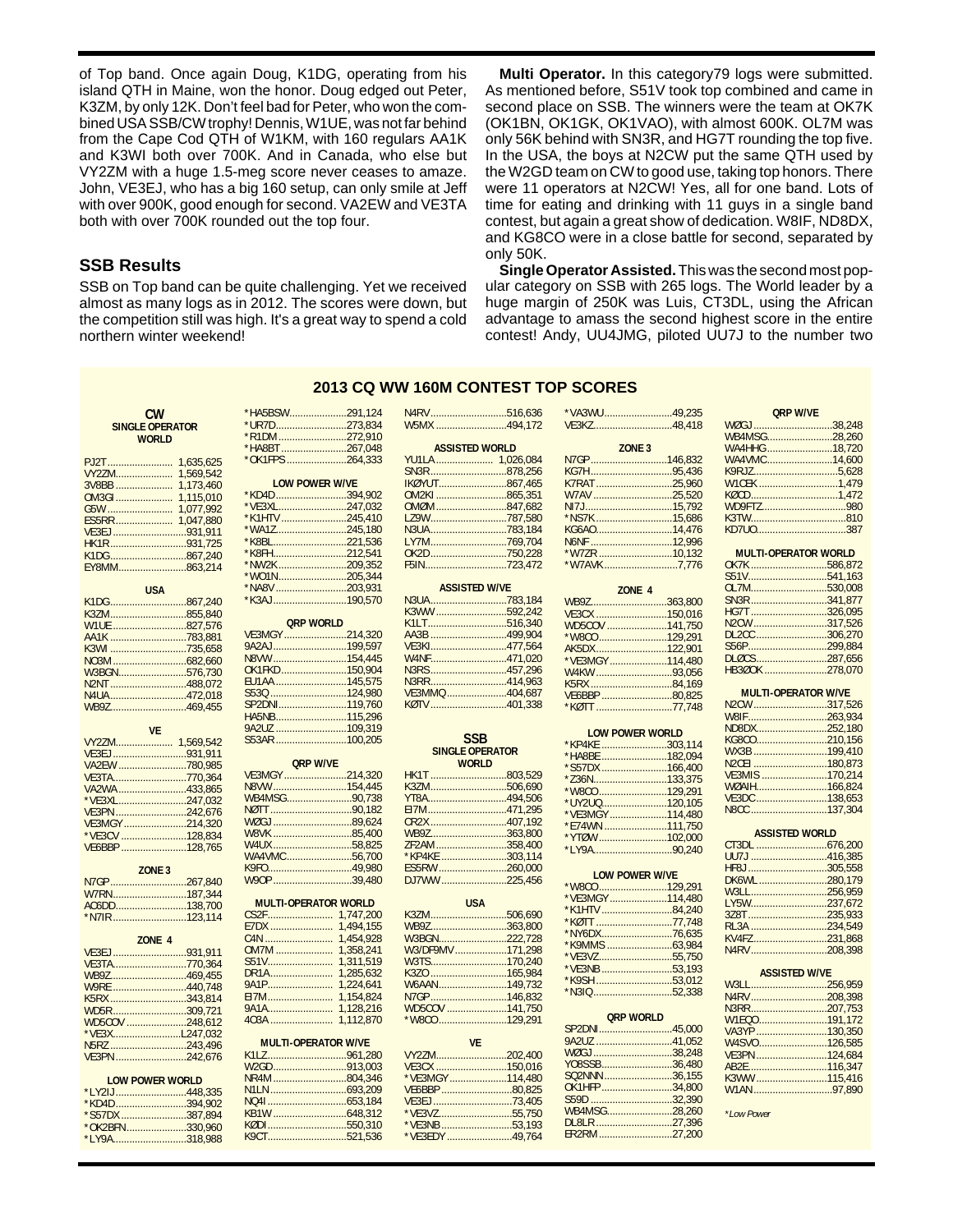

Eddy, LU2DKT, who always manages to activate Argentina in the contest. Thanks, Eddy!



OZ/K3ZJ guest op'd at OZ5E/OZ1ADL for the 160 SSB contest weekend.

#### **2013 CQ WW160M CONTEST CLUB SCORES** (Minimum of 3 three entries required for listing)

| SCORE#ENTRIESCLUB      |                                                   |                    |                                            |
|------------------------|---------------------------------------------------|--------------------|--------------------------------------------|
|                        | 21,393,199194 BAVARIAN CONTEST CLUB               |                    |                                            |
|                        | 18,265,518133 POTOMAC VALLEY RADIO CLUB           |                    | 438,0945 ROCHESTER DX ASSOCIATION          |
|                        | 9,506,39274  YANKEE CLIPPER CONTEST CLUB          |                    | 437,65111 DFW CONTEST GROUP                |
|                        | 8,820,93460 RHEIN RUHR DX ASSOCIATION             |                    | 424,7705 WESTERN NEW YORK DX ASSOCIATION   |
|                        | 8,785,00564 FRANKFORD RADIO CLUB                  |                    |                                            |
|                        | 6,449,70749 CONTEST CLUB ONTARIO                  |                    |                                            |
|                        | 6,191,29450 UKRAINIAN CONTEST CLUB                |                    |                                            |
|                        | 5,963,69621 SLOVENIA CONTEST CLUB                 |                    | 341,6075 GEORGIA CONTEST GROUP             |
|                        | 5,168,37337 BLACK SEA CONTEST CLUB                |                    |                                            |
|                        |                                                   | 317,9113 R4F-DX-G  |                                            |
|                        | 4,599,04141 KAUNAS UNIV. OF TECHNOLOGY RADIO CLUB |                    | 308,3104 LA CONTEST CLUB (NORWAY)          |
|                        | 4,049,98167 SOCIETY OF MIDWEST CONTESTERS         |                    |                                            |
|                        | 3,575,17616 MAD RIVER RADIO CLUB                  |                    |                                            |
|                        | 3,564,80251 ARIZONA OUTLAWS CONTEST CLUB          |                    | 268,1754 DELARA CONTEST TEAM               |
| 3,452,47632 SP DX CLUB |                                                   |                    | 259,3513 CENTRAL OHIO OPERATORS KLUB       |
|                        | 3,206,07917 CONTEST CLUB FINLAND                  |                    | <b>EXTRA-NOVICE</b>                        |
|                        |                                                   |                    |                                            |
|                        | 2,674,81510 HUNGARIAN DX CLUB                     |                    |                                            |
|                        |                                                   |                    | 248,82013 WEST PARK RADIOPS                |
|                        |                                                   |                    |                                            |
|                        | 2,022,47730 TENNESSEE CONTEST GROUP               |                    | 231,3975 SOUTHWEST OHIO DX ASSOCIATION     |
|                        | 2,019,5434 UA2 CONTEST CLUB                       |                    | 229,6113 MADISON DX CLUB                   |
|                        | 1,990,40416 NORTH COAST CONTESTERS                | 219,8305 1900 CLUB |                                            |
|                        | 1,835,4738 YU CONTEST CLUB                        |                    |                                            |
|                        | 1,808,82612 SOUTH EAST CONTEST CLUB               |                    |                                            |
|                        |                                                   |                    |                                            |
|                        | 1,677,72137 MINNESOTA WIRELESS ASSN               |                    |                                            |
|                        | 1,423,11212 URAL CONTEST GROUP                    |                    | 186,8113 KANSAS CITY CONTEST CLUB          |
|                        | 1,404,3518 CONTEST GROUP DU QUEBEC                |                    | 181,5134 ARAUCARIA DX GROUP                |
|                        | 1,386,9863 LZ CONTEST TEAM                        |                    | 174,02110 SOUTHERN CALIFORNIA CONTEST CLUB |
|                        | 1,368,22716 RUSSIAN CONTEST CLUB                  |                    |                                            |
|                        | 1,266,84320 FLORIDA CONTEST GROUP                 |                    |                                            |
|                        | 1,256,35210 BELOKRANJEC CONTEST CLUB              |                    | 135,07512 WESTERN WASHINGTON DX CLUB       |
|                        | 1,032,66610 LATVIAN CONTEST CLUB                  |                    |                                            |
|                        |                                                   |                    | 110,0364 UTAH DX ASSOCIATION               |
|                        | 961,49015 ALABAMA CONTEST GROUP                   |                    |                                            |
|                        |                                                   |                    |                                            |
|                        |                                                   |                    | DE OCCIDENTE                               |
|                        | 833,46613 HUDSON VALLEY CONTESTERS & DXERS        |                    |                                            |
|                        |                                                   |                    |                                            |
|                        |                                                   |                    |                                            |
|                        |                                                   |                    |                                            |
|                        |                                                   |                    |                                            |
|                        | 701,33613 DONBASS CONTEST CLUB                    |                    |                                            |
|                        | 693,81312 CAROLINA DX ASSOCIATION                 |                    |                                            |
|                        | 691,56510 VRHNIKA CONTESTERS                      |                    |                                            |
|                        |                                                   |                    |                                            |
|                        | 662,9049 MARITIME CONTEST CLUB                    |                    | 12,0203 RADIO CLUB OF REDMOND              |
|                        | 611,5103 SOUTH GERMAN DX GROUP                    |                    |                                            |
|                        |                                                   |                    | <b>SERVICE</b>                             |
|                        | 591,7213 Z37M CONTEST TEAM                        |                    |                                            |
|                        |                                                   |                    |                                            |
|                        |                                                   |                    |                                            |
|                        | 502,0013 IVANOVO DX CLUB                          |                    |                                            |
|                        |                                                   |                    |                                            |